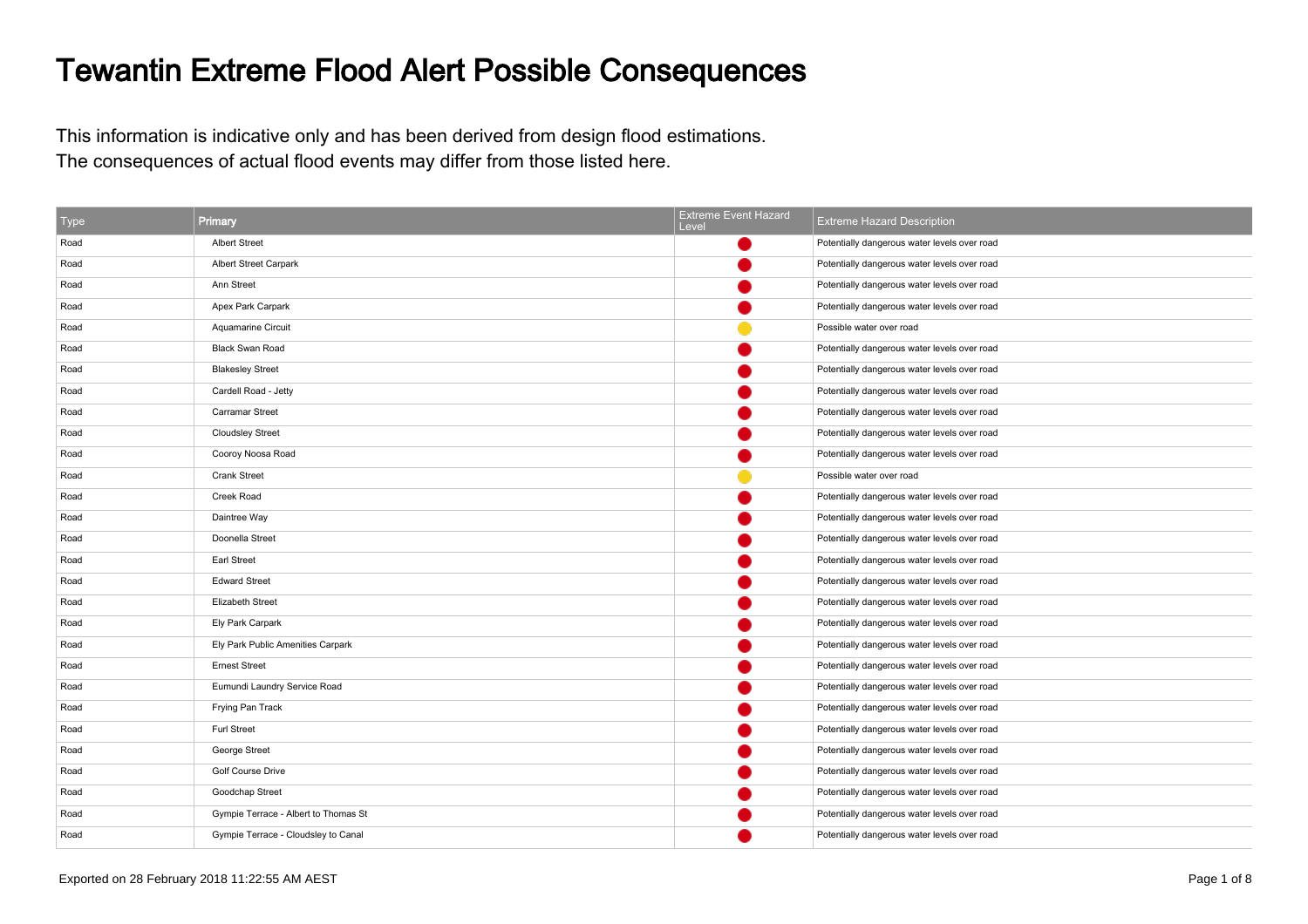| <b>Type</b> | Primary                                                   | Extreme Event Hazard<br>Level | <b>Extreme Hazard Description</b>            |
|-------------|-----------------------------------------------------------|-------------------------------|----------------------------------------------|
| Road        | Gympie Terrace - East of Albert St                        |                               | Potentially dangerous water levels over road |
| Road        | Gympie Terrace - Edward to Car Park                       |                               | Potentially dangerous water levels over road |
| Road        | Gympie Terrace - Howard to William St                     |                               | Potentially dangerous water levels over road |
| Road        | Gympie Terrace - James to Edward Sts                      |                               | Potentially dangerous water levels over road |
| Road        | Gympie Terrace - The Cockleshell to Cloudsley St          |                               | Potentially dangerous water levels over road |
| Road        | Gympie Terrace - Thomas St Roundabout                     |                               | Potentially dangerous water levels over road |
| Road        | Gympie Terrace - Thomas to The Cockleshell                |                               | Potentially dangerous water levels over road |
| Road        | Gympie Terrace - West of Canal                            |                               | Potentially dangerous water levels over road |
| Road        | Gympie Terrace - Weyba Road Roundabout                    |                               | Potentially dangerous water levels over road |
| Road        | Gympie Terrace - Weyba Road to Howard St                  |                               | Potentially dangerous water levels over road |
| Road        | <b>Hay Street</b>                                         |                               | Potentially dangerous water levels over road |
| Road        | <b>Headland Drive</b>                                     |                               | Potentially dangerous water levels over road |
| Road        | Helm Court                                                |                               | Potentially dangerous water levels over road |
| Road        | Hilton Esplanade                                          |                               | Potentially dangerous water levels over road |
| Road        | Hilton Esplanade - Boat Ramp + Fire Station               |                               | Potentially dangerous water levels over road |
| Road        | <b>Hilton Terrace</b>                                     |                               | Potentially dangerous water levels over road |
| Road        | Hilton Terrace-Mill Street Service Road                   |                               | Potentially dangerous water levels over road |
| Road        | Homeport Track                                            |                               | Potentially dangerous water levels over road |
| Road        | Homestead Lane                                            |                               | Potentially dangerous water levels over road |
| Road        | <b>Howard Street</b>                                      |                               | Potentially dangerous water levels over road |
| Road        | Hygieta Street                                            |                               | Potentially dangerous water levels over road |
| Road        | Iluka Link                                                |                               | Potentially dangerous water levels over road |
| Road        | Ivory Palms Resort Entrance                               |                               | Potentially dangerous water levels over road |
| Road        | James Street                                              |                               | Potentially dangerous water levels over road |
| Road        | Janet Street                                              |                               | Potentially dangerous water levels over road |
| Road        | Laburnum Crescent                                         |                               | Potentially dangerous water levels over road |
| Road        | Lake Entrance Boulevard                                   |                               | Potentially dangerous water levels over road |
| Road        | Lake Street                                               |                               | Potentially dangerous water levels over road |
| Road        | Lake Street Service Road                                  |                               | Potentially dangerous water levels over road |
| Road        | Lake Weyba Drive                                          |                               | Potentially dangerous water levels over road |
| Road        | Lake Weyba Drive - Creek Road to beneath Eenie Creek Road |                               | Potentially dangerous water levels over road |
| Road        | Lions Park Carpark                                        |                               | Potentially dangerous water levels over road |
| Road        | Mary Street                                               |                               | Potentially dangerous water levels over road |
| Road        | Maximillian Road                                          |                               | Potentially dangerous water levels over road |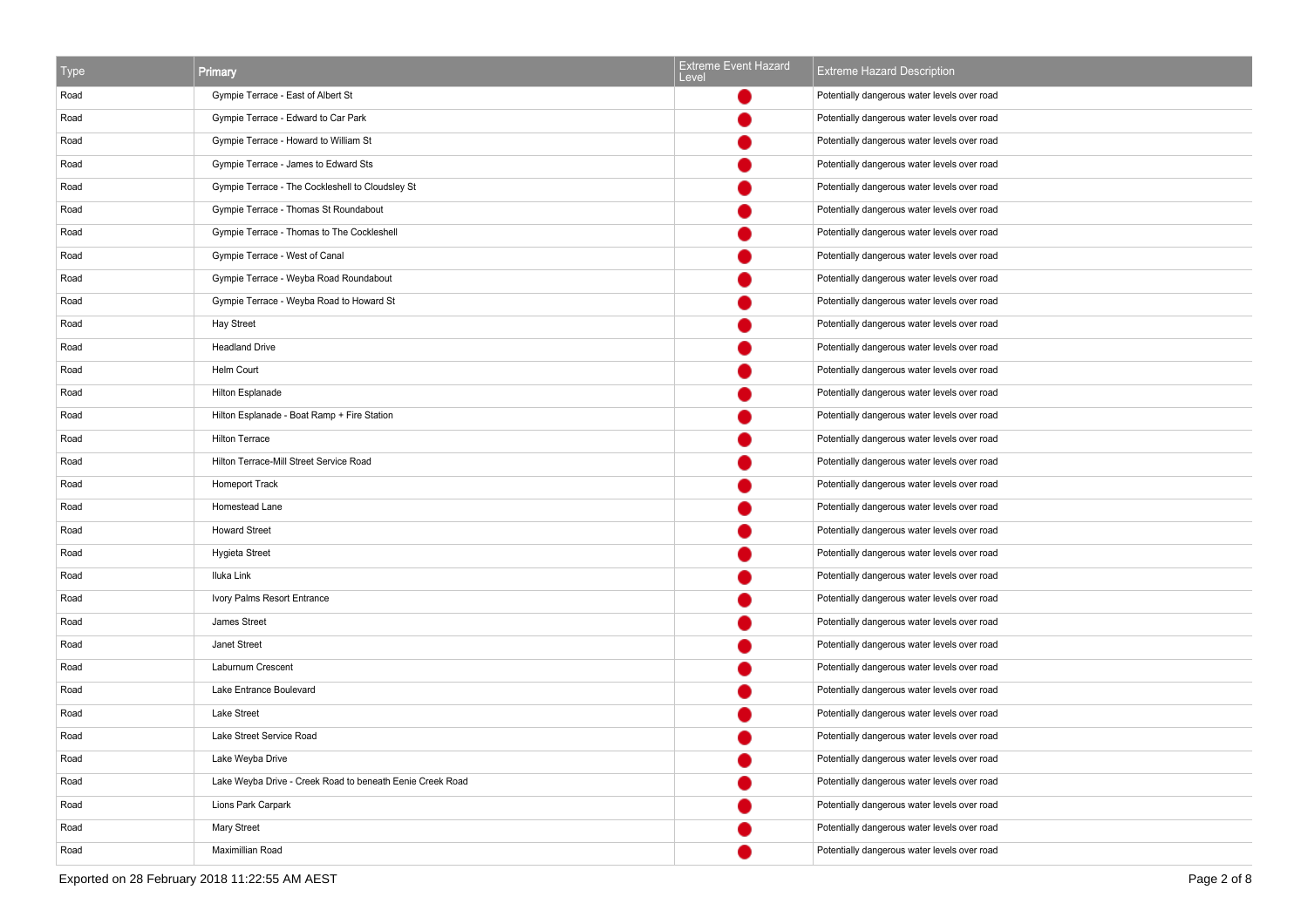| l ype | Primary                                          | <b>Extreme Event Hazard</b><br>Level | <b>Extreme Hazard Description</b>            |
|-------|--------------------------------------------------|--------------------------------------|----------------------------------------------|
| Road  | Mermaid Quay                                     |                                      | Possible water over road                     |
| Road  | Mill Street                                      |                                      | Potentially dangerous water levels over road |
| Road  | Moorindil Street                                 |                                      | Potentially dangerous water levels over road |
| Road  | Munna Point Caravan Park                         |                                      | Potentially dangerous water levels over road |
| Road  | Nola Street                                      |                                      | Potentially dangerous water levels over road |
| Road  | Noosa Caravan Park                               |                                      | Potentially dangerous water levels over road |
| Road  | Noosa District Sports Complex                    |                                      | Potentially dangerous water levels over road |
| Road  | Noosa Parade - Howard St to Weyba Road eastbound |                                      | Potentially dangerous water levels over road |
| Road  | Noosa Parade - Howard St to Weyba Road westbound |                                      | Potentially dangerous water levels over road |
| Road  | Noosa Parade - Howard to William St eastbound    |                                      | Potentially dangerous water levels over road |
| Road  | Noosa Parade - Howard to William St westbound    |                                      | Potentially dangerous water levels over road |
| Road  | Noosa Parade - William St eastbound              |                                      | Possible water over road                     |
| Road  | Noosa Parade - William St westbound              |                                      | Possible water over road                     |
| Road  | Noosa River Drive                                |                                      | Potentially dangerous water levels over road |
| Road  | Noosa River Foreshore Boat Ramp Carpark          |                                      | Potentially dangerous water levels over road |
| Road  | Noosa Springs Drive                              |                                      | Potentially dangerous water levels over road |
| Road  | Noosa Yacht & Rowing Club Carpark                |                                      | Potentially dangerous water levels over road |
| Road  | Oceanmist Court                                  |                                      | Potentially dangerous water levels over road |
| Road  | Papertree Track                                  |                                      | Potentially dangerous water levels over road |
| Road  | Parkyn Court                                     |                                      | Potentially dangerous water levels over road |
| Road  | <b>Read Street</b>                               |                                      | Potentially dangerous water levels over road |
| Road  | Redgum Court                                     |                                      | Potentially dangerous water levels over road |
| Road  | Riverstone Court                                 |                                      | Potentially dangerous water levels over road |
| Road  | <b>Riverview Drive</b>                           |                                      | Potentially dangerous water levels over road |
| Road  | Road 134                                         |                                      | Potentially dangerous water levels over road |
| Road  | <b>Robert Street</b>                             |                                      | Potentially dangerous water levels over road |
| Road  | <b>Russell Street</b>                            |                                      | Potentially dangerous water levels over road |
| Road  | <b>Russell Street Carpark</b>                    |                                      | Potentially dangerous water levels over road |
| Road  | Sail Street                                      |                                      | Potentially dangerous water levels over road |
| Road  | Sandy Crescent                                   |                                      | Potentially dangerous water levels over road |
| Road  | Sandybanks Track                                 |                                      | Potentially dangerous water levels over road |
| Road  | Satinash Court                                   |                                      | Potentially dangerous water levels over road |
| Road  | Scott Court                                      |                                      | Potentially dangerous water levels over road |
| Road  | Seacove Court                                    |                                      | Potentially dangerous water levels over road |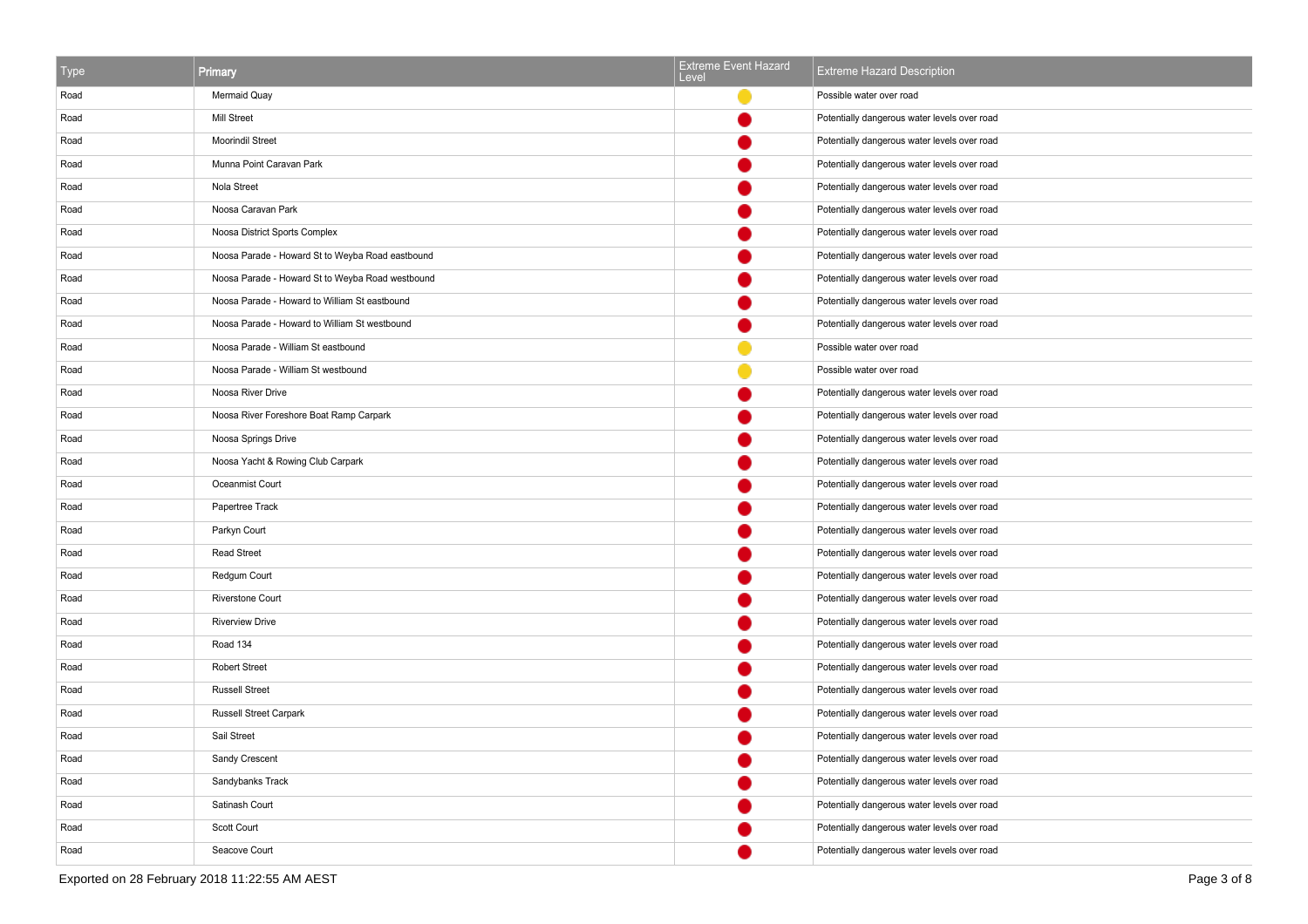| <b>Type</b> | Primary                                                        | <b>Extreme Event Hazard</b><br>Level | <b>Extreme Hazard Description</b>            |
|-------------|----------------------------------------------------------------|--------------------------------------|----------------------------------------------|
| Road        | Shipwright Avenue                                              |                                      | Potentially dangerous water levels over road |
| Road        | Shorehaven Drive                                               |                                      | Potentially dangerous water levels over road |
| Road        | <b>Stewart Court</b>                                           |                                      | Potentially dangerous water levels over road |
| Road        | Sunseeker Close                                                |                                      | Possible water over road                     |
| Road        | <b>Sydney Street</b>                                           |                                      | Potentially dangerous water levels over road |
| Road        | Tewantin Administration Building Carpark                       |                                      | Potentially dangerous water levels over road |
| Road        | <b>Tewantin Ferry</b>                                          |                                      | Potentially dangerous water levels over road |
| Road        | Tewantin Info Centre Carpark                                   |                                      | Potentially dangerous water levels over road |
| Road        | Tewantin Wading Pool & Boat Ramp Carpark                       |                                      | Potentially dangerous water levels over road |
| Road        | The Cockleshell                                                |                                      | Potentially dangerous water levels over road |
| Road        | The Peninsula                                                  |                                      | Potentially dangerous water levels over road |
| Road        | <b>Thomas Street</b>                                           |                                      | Potentially dangerous water levels over road |
| Road        | <b>Wallaby Track</b>                                           |                                      | Potentially dangerous water levels over road |
| Road        | Werin Street                                                   |                                      | Potentially dangerous water levels over road |
| Road        | Weyba Road - Elizabeth St to Noosa Parade                      |                                      | Potentially dangerous water levels over road |
| Road        | Weyba Road - Elizabeth to Mary St                              |                                      | Potentially dangerous water levels over road |
| Road        | Weyba Road - Lake Wyba Dr to AFL Club                          |                                      | Potentially dangerous water levels over road |
| Road        | Weyba Road - Mary St to Lake Weyba Dr                          |                                      | Potentially dangerous water levels over road |
| Road        | Weyba Road - Noosa Parade Roundabout                           |                                      | Potentially dangerous water levels over road |
| Road        | Weyba Road - Noosa Parade to Gympie Tce                        |                                      | Potentially dangerous water levels over road |
| Road        | <b>William Street</b>                                          |                                      | Potentially dangerous water levels over road |
| Road        | Wygani Drive                                                   |                                      | Potentially dangerous water levels over road |
| Road        | Werin Street                                                   |                                      | Potentially dangerous water levels over road |
| Road        | Weyba Road - Elizabeth St to Noosa Parade                      |                                      | Potentially dangerous water levels over road |
| Road        | Weyba Road - Elizabeth to Mary St                              |                                      | Potentially dangerous water levels over road |
| Road        | Weyba Road - Lake Wyba Dr to AFL Club                          |                                      | Potentially dangerous water levels over road |
| Road        | Weyba Road - Mary St to Lake Weyba Dr                          |                                      | Potentially dangerous water levels over road |
| Road        | Weyba Road - Noosa Parade Roundabout                           |                                      | Potentially dangerous water levels over road |
| Road        | Weyba Road - Noosa Parade to Gympie Tce                        |                                      | Potentially dangerous water levels over road |
| Road        | <b>William Street</b>                                          |                                      | Potentially dangerous water levels over road |
| Road        | Wygani Drive                                                   |                                      | Potentially dangerous water levels over road |
| Electrical  | Switchboard Cabinet (In Foreshore betwen Albert and Edward St) |                                      | Electrical switchboard potentially impacted  |
| Commercial  | Noosa River Houseboats                                         |                                      | Local businesses are likely to be impacted   |
| Road        | Boat Ramp - Noosa Wharf                                        |                                      | Potentially dangerous water levels over road |

Exported on 28 February 2018 11:22:55 AM AEST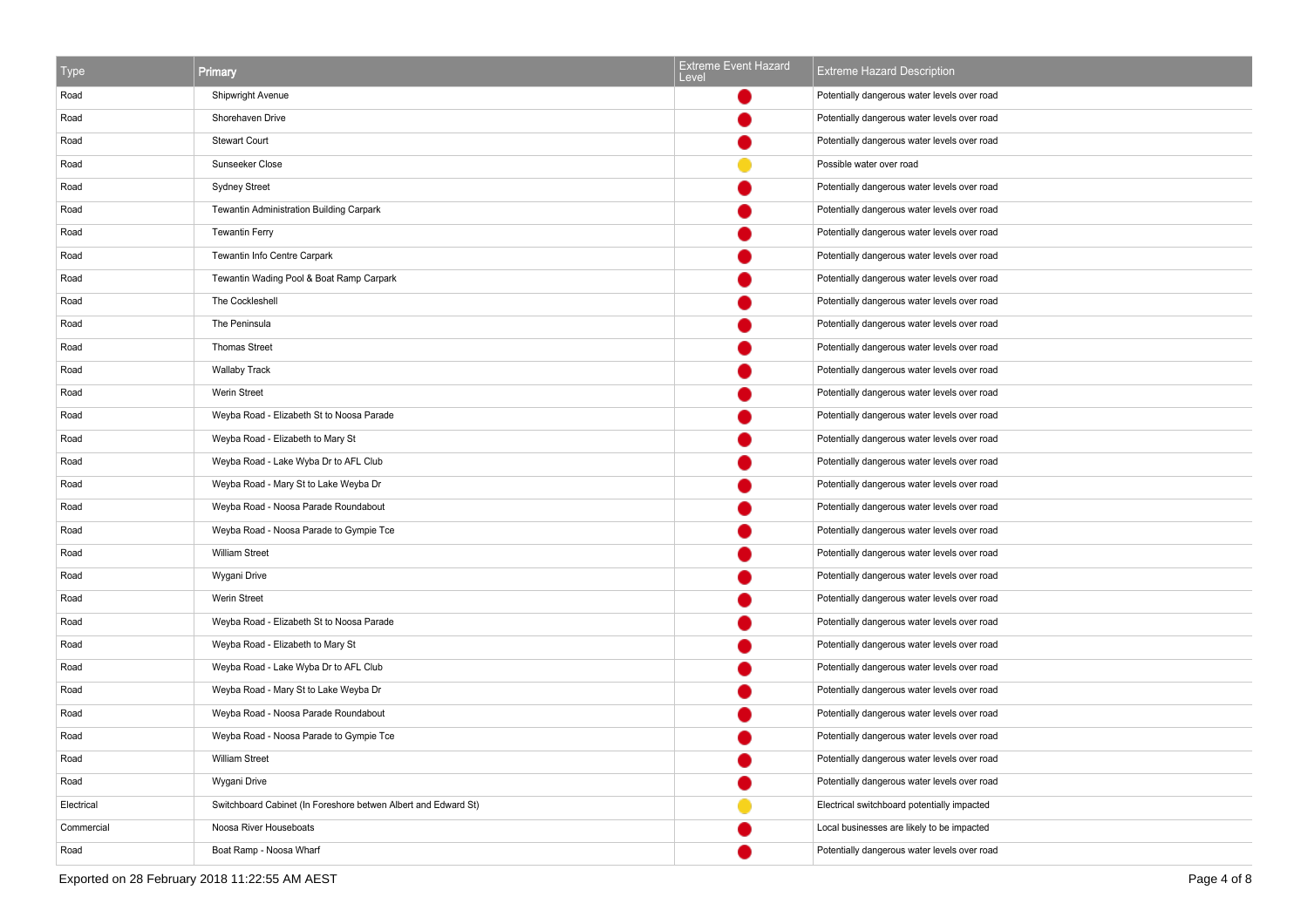| Type                      | <b>Primary</b>                                | <b>Extreme Event Hazard</b><br>Level | <b>Extreme Hazard Description</b>                                 |
|---------------------------|-----------------------------------------------|--------------------------------------|-------------------------------------------------------------------|
| Recreation                | Splash Park - Noosa Wharf                     |                                      | Potentially dangerous water levels through playground             |
| Toilets                   | Toilet block - Noosa Wharf Carpark            |                                      | Public toilets are likely to be impacted                          |
| Jetty                     | Noosa Wharf Carpark - Jetty 1                 |                                      | Potentially dangerous water levels over jetty                     |
| Jetty                     | Noosa Wharf Carpark - Jetty 2                 |                                      | Potentially dangerous water levels over jetty                     |
| Recreation                | Noosa Wharf - Skatepark                       |                                      | Recreational area likely to be impacted by dangerous water levels |
| Road                      | Hilton Esplanade Boat Ramp                    |                                      | Potentially dangerous water levels over jetty                     |
| <b>Emergency Services</b> | Tewantin Fire & Rescue Station                |                                      | Emergency Services facility is likely to be impacted              |
| Private                   | Mandalay units                                |                                      | Private property is likely to be impacted                         |
| BBQ                       | Electric BBQ                                  |                                      | Electric BBQ likely to be impacted                                |
| Private                   | Hilton Explanade - Private Garages            |                                      | Private property may be impacted                                  |
| Private                   | Hilton Esplanade - Private Garage             |                                      | Private property is likely to be impacted                         |
| Commercial                | Noosa Fish Market - Hilton Tce                |                                      | Local businesses may be isolated                                  |
| Private                   | Private Garage - Mill St                      |                                      | Private property is likely to be impacted                         |
| Commercial                | Noosa River Services                          |                                      | Local businesses are likely to be impacted                        |
| Recreation                | Outrigger boats                               |                                      | Private equipment may be impacted                                 |
| Private                   | Regency Apartments - Gympie Terrace           |                                      | Private property is likely to be impacted                         |
| Road                      | Pathway - Noosa Waters Entrance               |                                      | Potentially dangerous water levels over road                      |
| Commercial                | Noosa Waterfront Restaurant - Gympie Terrace  |                                      | Local businesses may be impacted                                  |
| Toilets                   | Public Toilets - Noosa Yacht Club             |                                      | Public toilets are likely to be impacted                          |
| Commercial                | Noosa Yacht Club - Ground Floor               |                                      | Local businesses are likely to be impacted                        |
| Recreation                | Pirate Playground                             |                                      | Potentially dangerous water levels through playground             |
| BBQ                       | Lions Park Picnic Shelter and Electric BBQ    |                                      | Electric BBQ likely to be impacted                                |
| Recreation                | Lions Park Performance Stage                  |                                      | Recreational area may be isolated by water levels                 |
| Electrical                | Lions Park - Telstra Public Phone             |                                      | Electrical switchboard likely to isolated                         |
| Electrical                | Switch box - Lions Park                       |                                      | Electrical switchboard may to isolated                            |
| Recreation                | Outdoor Gym - Lions Park                      |                                      | Recreational area likely to be impacted by dangerous water levels |
| <b>BBQ</b>                | Picnic Shelter and Electric BBQs              |                                      | Electric BBQ likely to be impacted                                |
| Recreation                | Outdoor Gym                                   |                                      | Recreational area likely to be impacted by dangerous water levels |
| BBQ                       | Electric BBQ                                  |                                      | Electric BBQ likely to be impacted                                |
| Electrical                | Main Switchboard Cabinet - Opposite Robert St |                                      | Electrical switchboard likely to be impacted                      |
| BBQ                       | Electric BBQ                                  |                                      | Electric BBQ likely to be impacted                                |
| <b>BBQ</b>                | Electric BBQ                                  |                                      | Electric BBQ likely to be impacted                                |
| Recreation                | Park swings                                   |                                      | Potentially dangerous water levels through playground             |
| Recreation                | Outdoor Gym                                   |                                      | Recreational area likely to be impacted by dangerous water levels |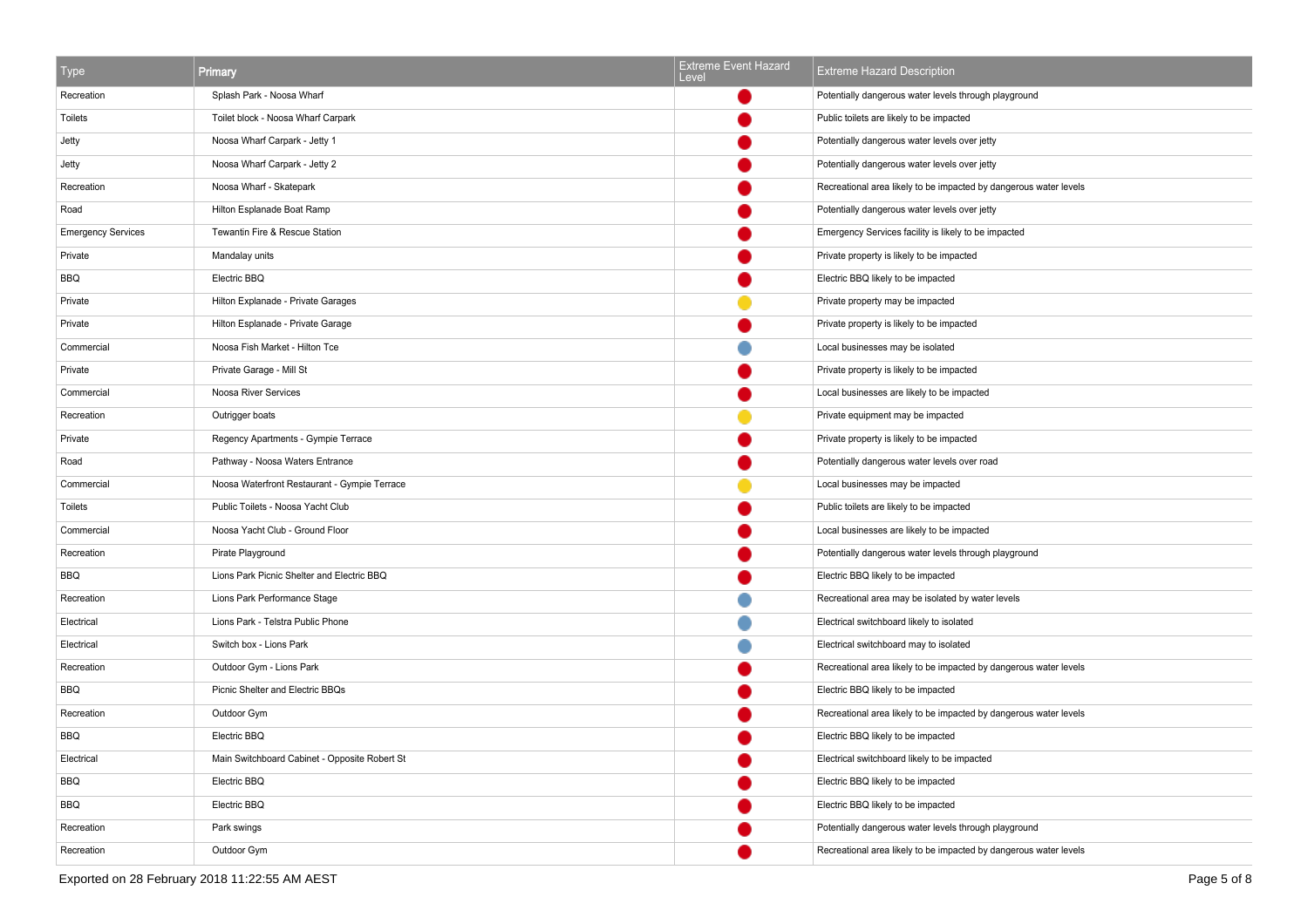| Type                | Primary                                        | <b>Extreme Event Hazard</b><br>Level | <b>Extreme Hazard Description</b>                               |
|---------------------|------------------------------------------------|--------------------------------------|-----------------------------------------------------------------|
| Commercial          | Noosa River Adventures                         |                                      | Local businesses are likely to be impacted                      |
| Commercial          | Catalina Food Outlet                           |                                      | Local businesses are likely to be impacted                      |
| Commercial          | Pelican Boat Hire                              |                                      | Local businesses are likely to be impacted                      |
| Recreation          | Pelican                                        |                                      | Private equipment is likely to be impacted                      |
| Electrical          | <b>Padmounted Substation</b>                   |                                      | Electrical switchboard likely to be impacted                    |
| Electrical          | Switchboard Cabinet (Opposite The Cockelshell) |                                      | Electrical switchboard likely to be impacted                    |
| Commercial          | The Jetty Cafe Restaurant                      |                                      | Local businesses are likely to be impacted                      |
| Commercial          | Boathouse Hire and Takeway                     |                                      | Local businesses are likely to be impacted                      |
| Commercial          | Noosa Boathouse floating restaurant            |                                      | Local businesses are likely to be impacted                      |
| <b>BBQ</b>          | Electric BBQ                                   |                                      | Electric BBQ likely to be impacted                              |
| Commercial          | Retail Shops and Eateries                      |                                      | Local businesses are likely to be impacted                      |
| <b>BBQ</b>          | Electric BBQ                                   |                                      | Electric BBQ likely to be impacted                              |
| Electrical          | Subsurface services pits                       |                                      | Electrical switchboard likely to be impacted                    |
| Commercial          | Petrol Station - Cnr Albert St and Gympie Tce  |                                      | Local businesses may be isolated                                |
| <b>BBQ</b>          | Electric BBQ                                   |                                      | Electric BBQ likely to be impacted                              |
| <b>BBQ</b>          | Electric BBQ                                   |                                      | Electric BBQ likely to be impacted                              |
| Commercial          | Jetty17 Boat & Kayak Hire + Old Salt Cafe      |                                      | Local businesses may be impacted                                |
| Commercial          | U-Drive Boat Hire                              |                                      | Local businesses are likely to be impacted                      |
| Electrical          | Switch box Cabinet                             |                                      | Electrical switchboard likely to be impacted                    |
| BBQ                 | Electric BBQ                                   |                                      | Electric BBQ likely to be impacted                              |
| Electrical          | Electric BBQ - Timber frame                    |                                      | Electrical switchboard potentially impacted                     |
| Commercial          | T Boat Hire                                    |                                      | Local businesses may be impacted                                |
| Private             | Unit Garages                                   |                                      | Private property may be impacted                                |
| Private             | Munna Pt Units - Gournd floor units            |                                      | Private property is likely to be impacted                       |
| BBQ                 | Electric BBQ                                   |                                      | Electric BBQ likely to be impacted                              |
| Electrical          | Telstra Public Phone                           |                                      | Electrical switchboard may to isolated                          |
| BBQ                 | Electric BBQ                                   |                                      | Electric BBQ likely to be impacted                              |
| <b>State Agency</b> | <b>Qld State Government Fisheries</b>          |                                      | State Agency facility may be impacted                           |
| BBQ                 | Electric BBQ                                   |                                      | Electric BBQ likely to be impacted                              |
| SewerPump           | SewerPump_1-SPS-TWN001 P1                      |                                      | Sewer pump station may be inundated                             |
| SewerPump           | SewerPump_2-SPS-TWN001 P2                      |                                      | Sewer pump station may be inundated                             |
| SewerPump           | SewerPump_3-SPS-TWN002 P1                      |                                      | Sewer pump station may be inundated                             |
| SewerPump           | SewerPump_4-SPS-TWN002 P2                      |                                      | Sewer pump station may be inundated                             |
| SewerPump           | SewerPump_5-SPS-TWN005 P1                      |                                      | Sewer pump station inundated. Beware of overflow contamination. |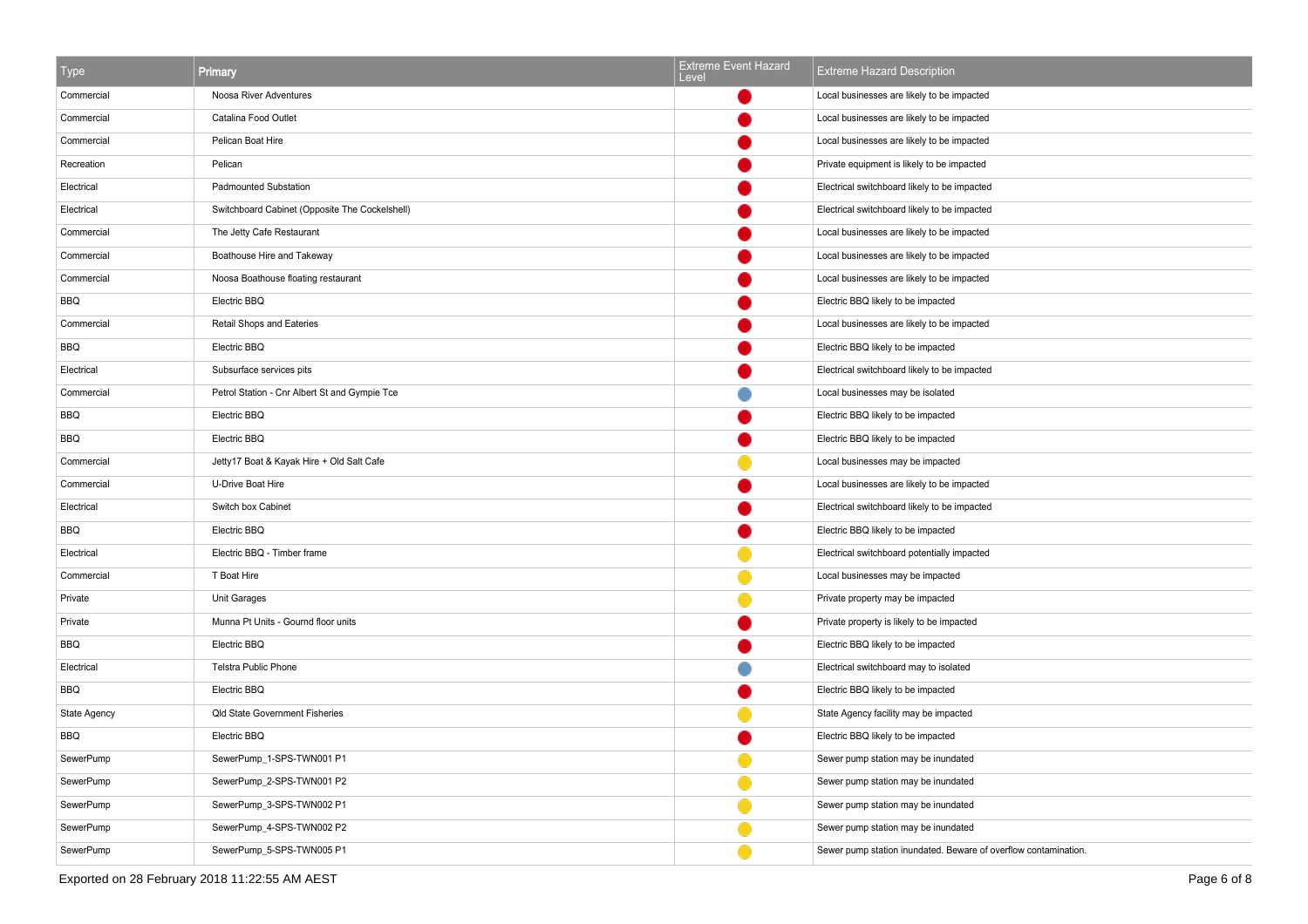| <b>Type</b> | <b>Primary</b>             | <b>Extreme Event Hazard</b><br>Level | <b>Extreme Hazard Description</b>                               |
|-------------|----------------------------|--------------------------------------|-----------------------------------------------------------------|
| SewerPump   | SewerPump_6-SPS-TWN005 P2  |                                      | Sewer pump station inundated. Beware of overflow contamination. |
| SewerPump   | SewerPump_7-SPS-TWN008 P1  |                                      | Sewer pump station inundated. Beware of overflow contamination. |
| SewerPump   | SewerPump_8-SPS-TWN008 P2  |                                      | Sewer pump station may be inundated                             |
| SewerPump   | SewerPump_9-SPS-TWN009 P1  |                                      | Sewer pump station inundated. Beware of overflow contamination. |
| SewerPump   | SewerPump 10-SPS-TWN009 P2 |                                      | Sewer pump station inundated. Beware of overflow contamination. |
| SewerPump   | SewerPump_11-SPS-TWN018 P1 |                                      | Sewer pump station inundated. Beware of overflow contamination. |
| SewerPump   | SewerPump_12-SPS-TWN018 P2 |                                      | Sewer pump station inundated. Beware of overflow contamination. |
| SewerPump   | SewerPump_13-SPS-NHD017 P1 |                                      | Sewer pump station may be inundated                             |
| SewerPump   | SewerPump 14-SPS-NHD017 P2 |                                      | Sewer pump station may be inundated                             |
| SewerPump   | SewerPump_15-SPS-NVL001 P1 |                                      | Sewer pump station may be inundated                             |
| SewerPump   | SewerPump_16-SPS-NVL001 P2 |                                      | Sewer pump station may be inundated                             |
| SewerPump   | SewerPump_17-SPS-NVL002 P1 |                                      | Sewer pump station inundated. Beware of overflow contamination. |
| SewerPump   | SewerPump_18-SPS-NVL002 P2 |                                      | Sewer pump station inundated. Beware of overflow contamination. |
| SewerPump   | SewerPump_19-SPS-NVL003 P1 |                                      | Sewer pump station inundated. Beware of overflow contamination. |
| SewerPump   | SewerPump_20-SPS-NVL003 P2 |                                      | Sewer pump station inundated. Beware of overflow contamination. |
| SewerPump   | SewerPump_21-SPS-NVL004 P1 |                                      | Sewer pump station may be inundated                             |
| SewerPump   | SewerPump_22-SPS-NVL004 P2 |                                      | Sewer pump station may be inundated                             |
| SewerPump   | SewerPump_24-SPS-NVL005 P2 |                                      | Sewer pump station may be inundated                             |
| SewerPump   | SewerPump_25-SPS-NVL006 P1 |                                      | Sewer pump station inundated. Beware of overflow contamination. |
| SewerPump   | SewerPump_26-SPS-NVL006 P2 |                                      | Sewer pump station inundated. Beware of overflow contamination. |
| SewerPump   | SewerPump_28-SPS-NVL010 P2 |                                      | Sewer pump station may be inundated                             |
| SewerPump   | SewerPump_29-SPS-NVL012 P1 |                                      | Sewer pump station may be inundated                             |
| SewerPump   | SewerPump_30-SPS-NVL012 P2 |                                      | Sewer pump station may be inundated                             |
| SewerPump   | SewerPump_31-SPS-NVL021 P1 |                                      | Sewer pump station inundated. Beware of overflow contamination. |
| SewerPump   | SewerPump_32-SPS-NVL021 P2 |                                      | Sewer pump station inundated. Beware of overflow contamination. |
| SewerPump   | SewerPump_33-SPS-NVL022 P1 |                                      | Sewer pump station may be inundated                             |
| SewerPump   | SewerPump_34-SPS-NVL022 P2 |                                      | Sewer pump station inundated. Beware of overflow contamination. |
| SewerPump   | SewerPump_35-SPS-NVL030 P1 |                                      | Sewer pump station may be inundated                             |
| SewerPump   | SewerPump_36-SPS-NVL030 P2 |                                      | Sewer pump station may be inundated                             |
| SewerPump   | SewerPump_37-SPS-NVL033 P1 |                                      | Sewer pump station may be inundated                             |
| SewerPump   | SewerPump_38-SPS-NVL033 P2 |                                      | Sewer pump station may be inundated                             |
| SewerPump   | SewerPump_39-SPS-NVL037 P1 |                                      | Sewer pump station inundated. Beware of overflow contamination. |
| SewerPump   | SewerPump_40-SPS-NVL037 P2 |                                      | Sewer pump station inundated. Beware of overflow contamination. |
| SewerPump   | SewerPump_41-SPS-NVL040 P1 |                                      | Sewer pump station may be inundated                             |